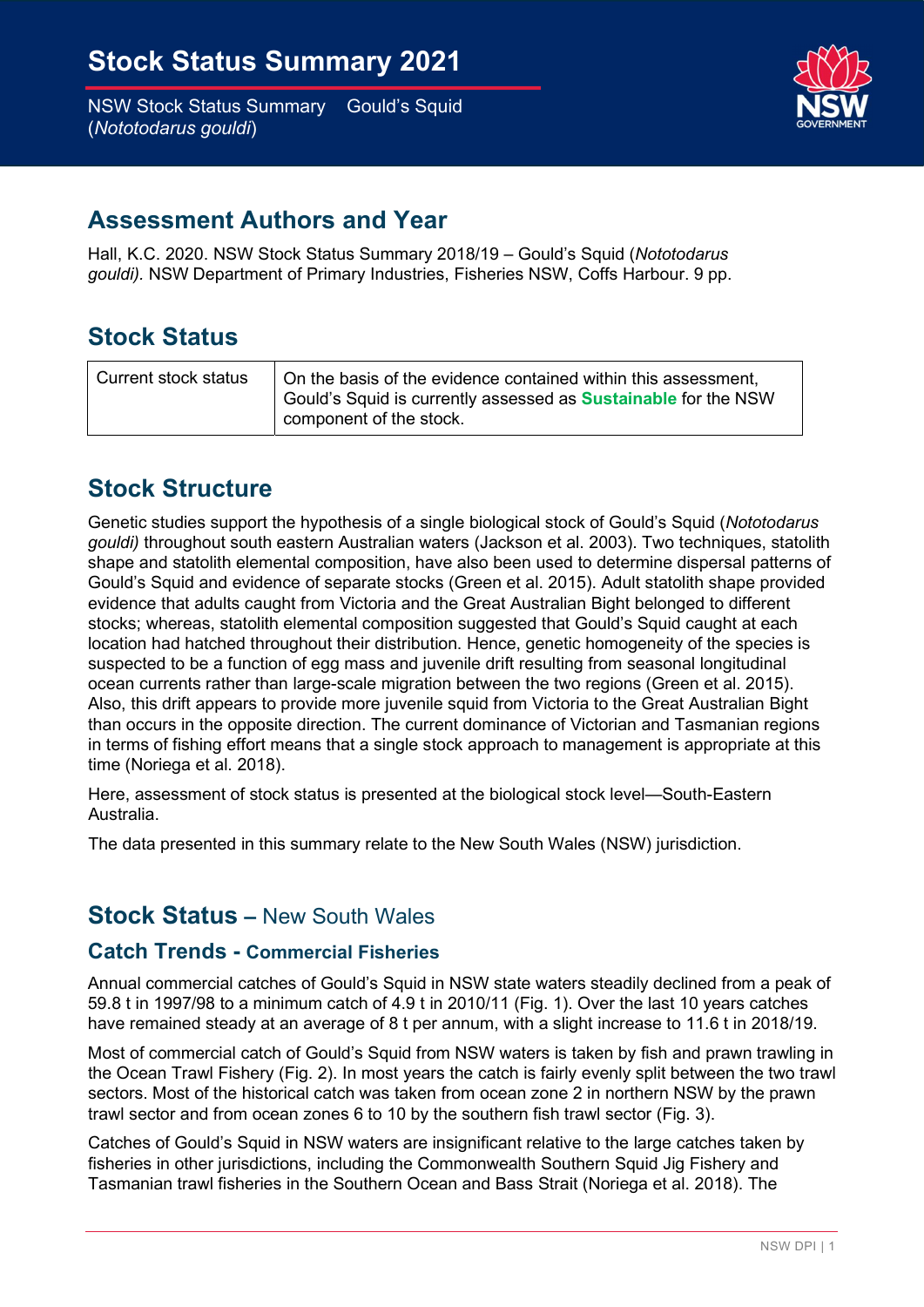

 combined total catch for the South-eastern Australia biological stock in 2017 was 1,011 t, of which NSW catches accounted for 0.8% (8 t) (Noriega et al. 2020).



 Figure 1. Annual commercial landings (tonnes) of Gould's Squid for NSW waters (1997/98–2018/19) for all fishing methods.



 Figure 2. Annual commercial catches (tonnes) of Gould's Squid by sector for NSW Ocean Trawl Fishery (1997/98–2018/19).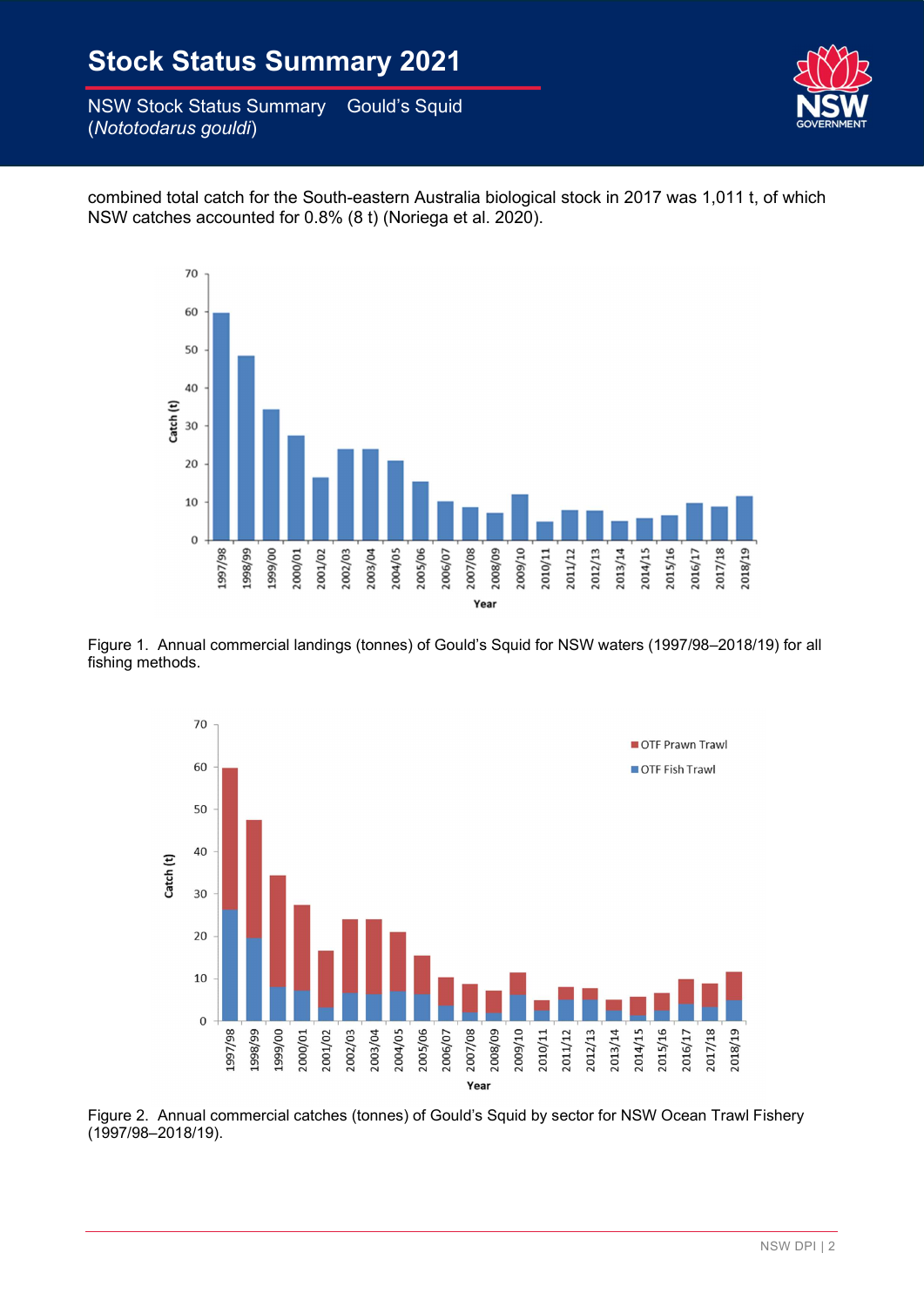# **Stock Status Summary 2021**

– NSW Stock Status Summary Gould's Squid (Nototodarus gouldi)





 Figure 3. Annual commercial catches (tonnes) of Gould's Squid by ocean zone for NSW Ocean Trawl Fishery (1997/98–2018/19).

#### Catch Trends - Recreational and Indigenous

 The most recent estimate of the recreational harvest of combined squid species (excluding Southern Calamari) was 108,213 squid during 2017/18 (Murphy et al. 2020); however, very little of this is thought to be Gould's Squid because of the generally deep offshore habitat of the species. The 2017/18 estimate was based on a survey of Recreational Fishing Licence (RFL) Households, comprised of at least one fisher possessing a long-term (1 or 3 years duration) fishing licence and any other fishers resident within their household. The equivalent estimated recreational harvest of combine squid in 2013/14 was approximately 26% smaller at around 79,819 squid (Murphy et al. 2020).

There are no data on aboriginal harvest, but these catches are also assumed to be negligible.

### Fishing Effort Trends - Commercial Fisheries

 Commercial fishing effort for Gould's Squid was collected as number of days fished on monthly records prior to July 2009 and as numbers of hours trawled per daily event after July 2009. To form a longer time series of effort, recent daily events were re-aggregated, with effort in days fished estimated from the number of fishing events entered for each fisher in each month where Gould's Squid was reported on at least one day; and were adjusted for multi-day trips reported as a single fishing event by dividing the total number of hours by 12.

 In the prawn trawl sector, reported effort for Gould's Squid declined rapidly from around 9,905 days fished in 1998/99 to a minimum of 1,172 days fished in 2012/13 (Fig. 4). Since then effort has increased slightly to 2,502 days fished in 2018/19. Most of the decline in effort occurred prior to the catch reporting change in 2009. In contrast, reported effort for the fish trawl sector has remained relatively steady, but at a consistently lower level (Fig. 4). Reported effort for the fish trawl sector was 492 days fished in 2018/19.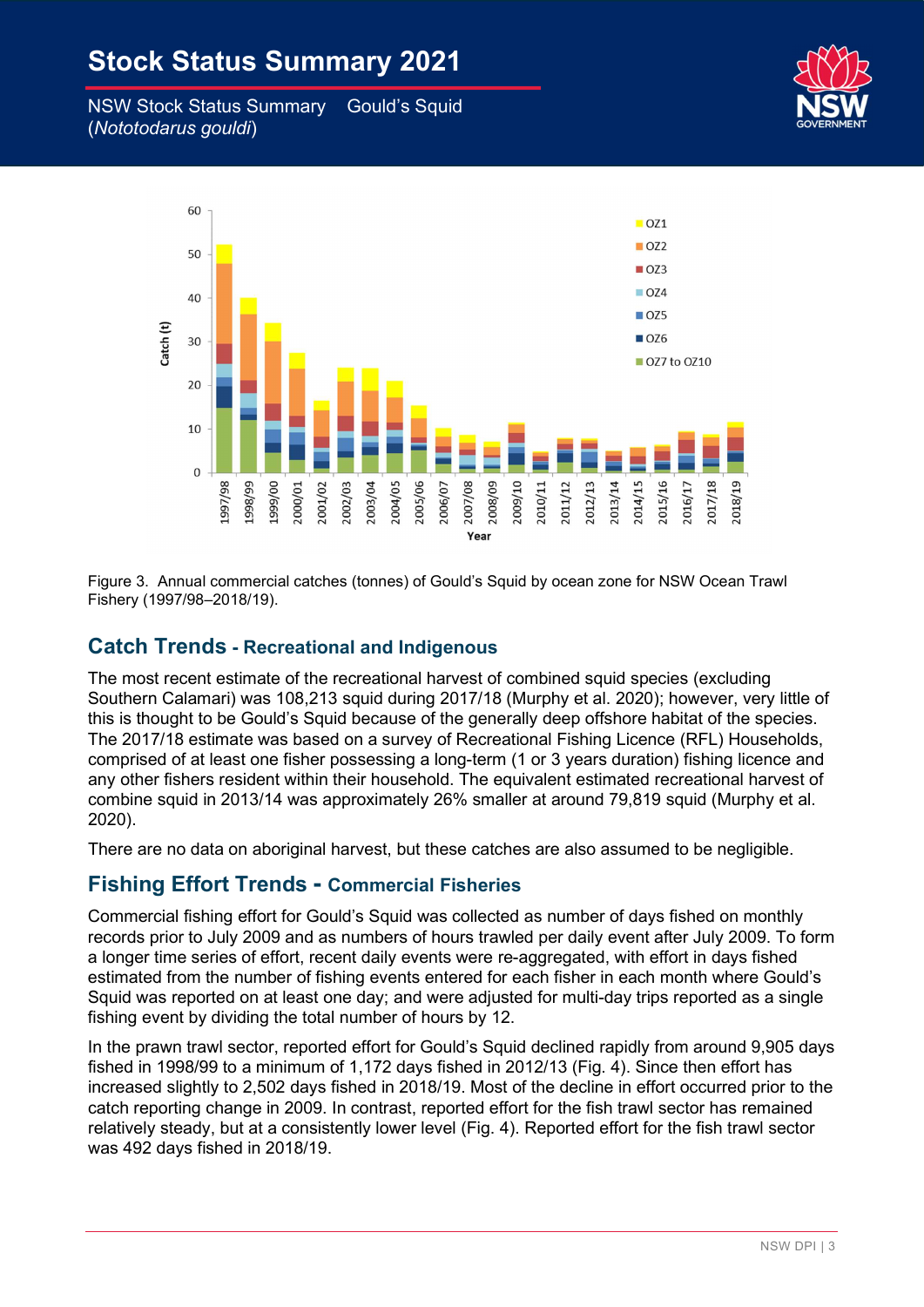# **Stock Status Summary 2021**

– NSW Stock Status Summary Gould's Squid (Nototodarus gouldi)





 Figure 4. Annual effort (days fished) of prawn trawl and fish trawl fishers of the NSW Ocean Trawl Fishery that reported landing Gould's Squid on at least one day in each month. The gold vertical line indicates the change from monthly to daily catch reporting.

### Catch Rate Trends - Commercial Fisheries

 Monthly catch rates (catch-per-unit-effort, CPUE in kg per day fished) for Gould's Squid taken by the fish trawl and prawn trawl sectors were compiled from monthly records between 1998 and 2009 and re-aggregated daily records between 2010 and 2019. Catch rates were standardized for month, ocean zone and vessel using the r-package 'cede' (Haddon 2018). Continuity of the time series across the catch reporting change in July 2009 must be interpreted with caution. Daily catch rates (CPUE in kg per hour trawled) were also compiled from daily fishing event records from 2010 to 2019 and standardised for month, ocean zone, vessel and capture depth (taken from the mean depth of the reported c-square).

 The mean standardized catch rates of Gould's Squid for the fish trawl and prawn trawl sectors showed similar trends. While historical rates have fluctuated, there was an overall declining trend from 1998 to 2006, followed by a slight increase in 2007. Recent catch rates also declined in the early 2010s but have since steadily increased in all years but the last and are currently near the long-term average for all series analysed (Figs 5 and 6).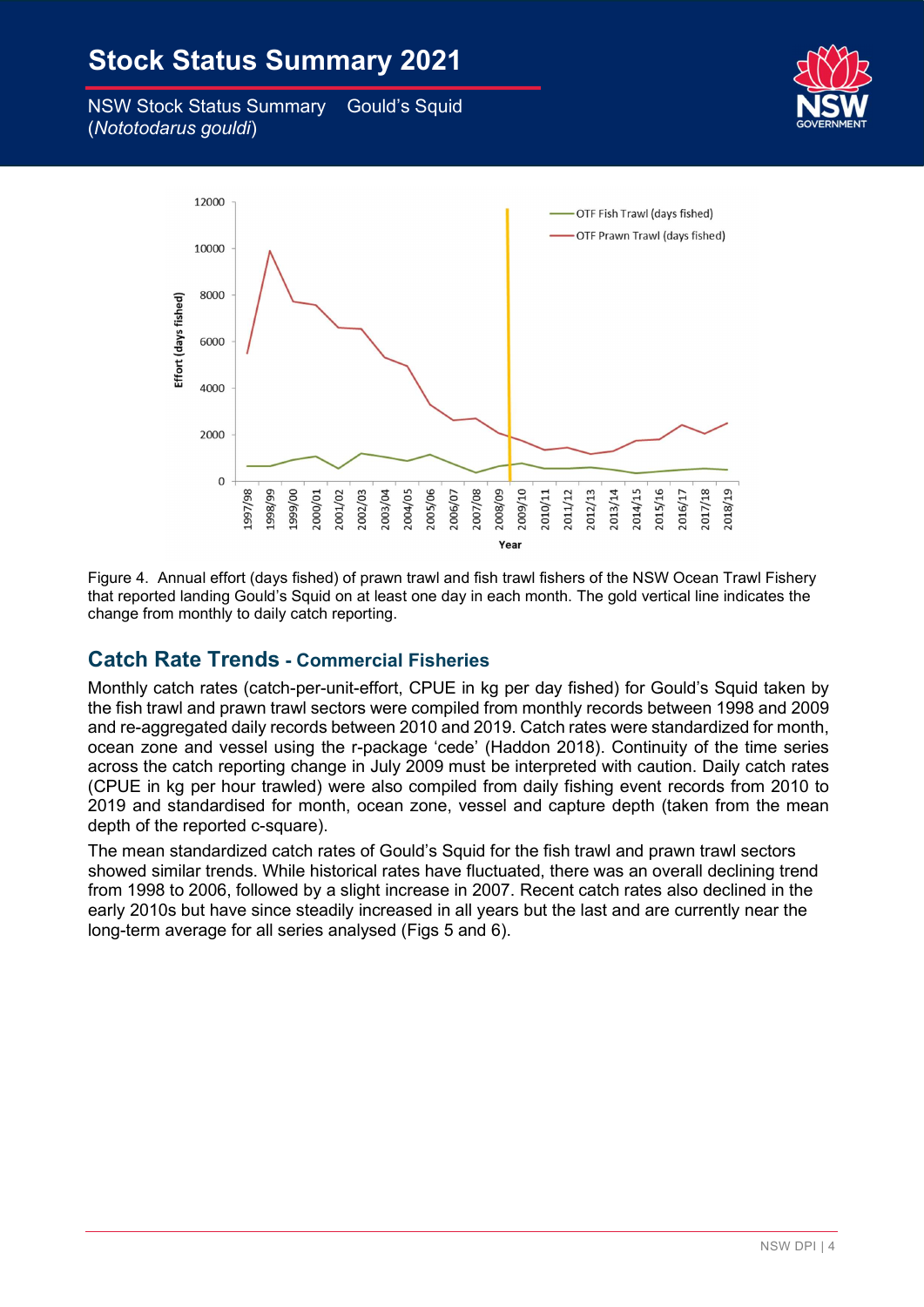**Gould's Squid NSW Stock Status Summary** (Nototodarus gouldi)



Daily CPUE series (in kg per hours trawled) Monthly CPUE single series (in kg per days fished) Mean monthly CPUE (kg per days fished) Mean daily CPUE (kg per hours trawled)  $\overline{5}$  $0,4$  $0<sub>1</sub>$  $0<sub>1</sub>$  $\overline{a}$  $^{0,0}$  $2000$  $2005$  $2010$  $2015$  $2010$  $2012$  $2014$ 2016  $2018$ Monthly CPUE split into two reporting periods (in kg per days fished)



 Figure 5. Mean standardised catch rates (catch-per-unit-effort, CPUE) of Gould's Squid for the prawn trawl sector in the NSW Ocean Trawl Fishery, estimated from monthly records (1998–2009) and re-aggregated daily records (2010–2019) in kg per days fished (top left and bottom) and from daily fishing event records in kg per hours trawled (top right). The dashed and solid lines indicate the nominal and standardised mean CPUE, respectively; the gold vertical line indicates the change from monthly to daily catch reporting and the grey horizontal line indicates the long-term averages for each series.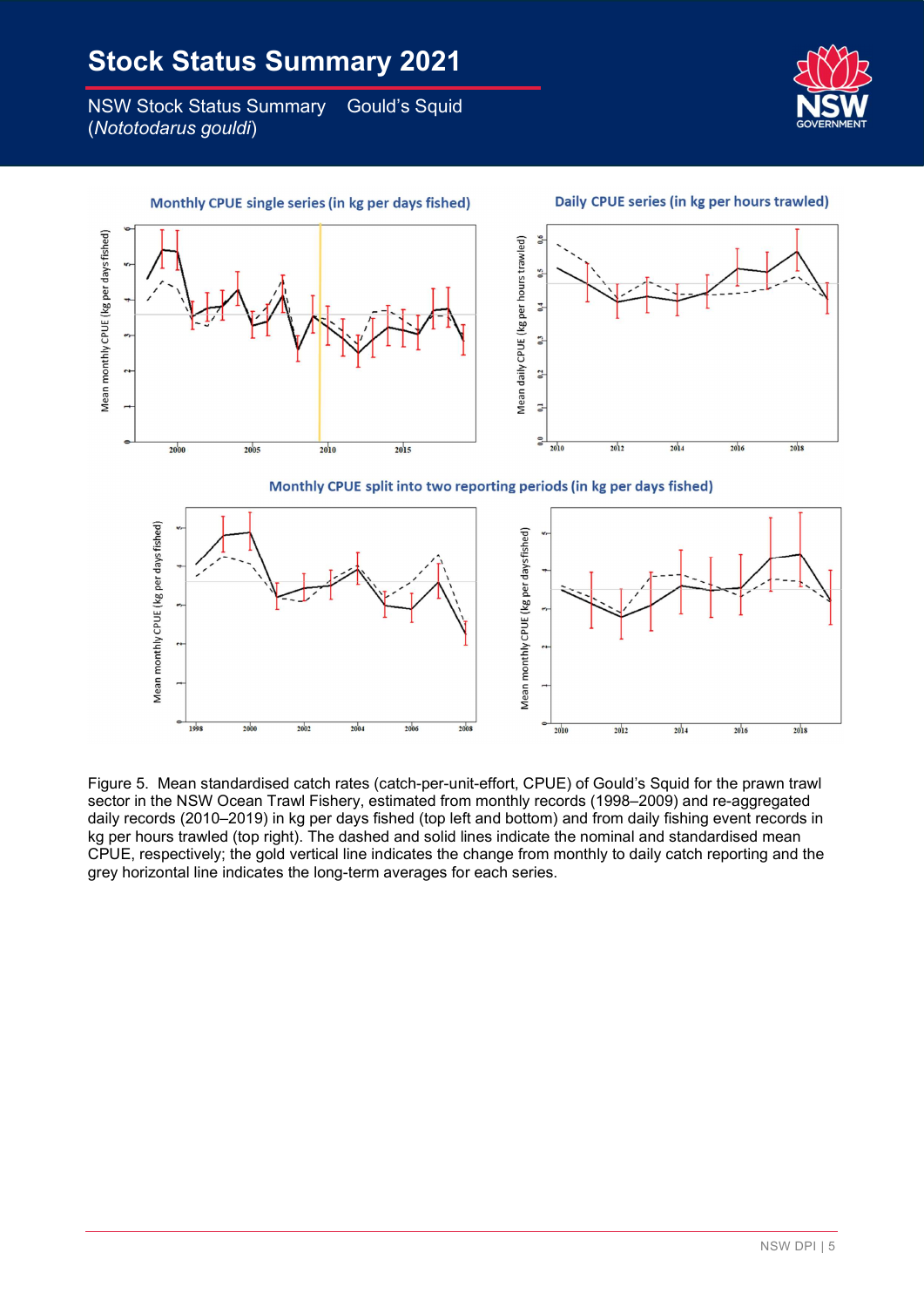



Monthly CPUE split into two reporting periods (in kg per days fished)



 Figure 6. Mean standardised catch rates (catch-per-unit-effort, CPUE) of Gould's Squid for the fish trawl sector in the NSW Ocean Trawl Fishery, estimated from monthly records (1998–2009) and re-aggregated daily records (2010–2019) in kg per days fished (top left and bottom) and from daily fishing event records in kg per hours trawled (top right). The dashed and solid lines indicate the nominal and standardised mean CPUE, respectively; the gold vertical line indicates the change from monthly to daily catch reporting and the grey horizontal line indicates the long-term averages for each series.

## Stock Assessment Methodology

| Year of most recent<br>assessment | 2020<br>No quantitative joint stock assessment of the entire biological stock<br>is undertaken.                                                                                                                                                                                                                           |
|-----------------------------------|---------------------------------------------------------------------------------------------------------------------------------------------------------------------------------------------------------------------------------------------------------------------------------------------------------------------------|
| Assessment method                 | A weight-of-evidence approach was used for this stock status<br>assessment of Gould's Squid in NSW waters. It relies on analyses<br>of standardised catch rates for the two main fishing fleets of the<br>OTF, fish trawl (otter trawl, excluding Danish seine) and prawn<br>trawl (otter trawl), across all ocean zones. |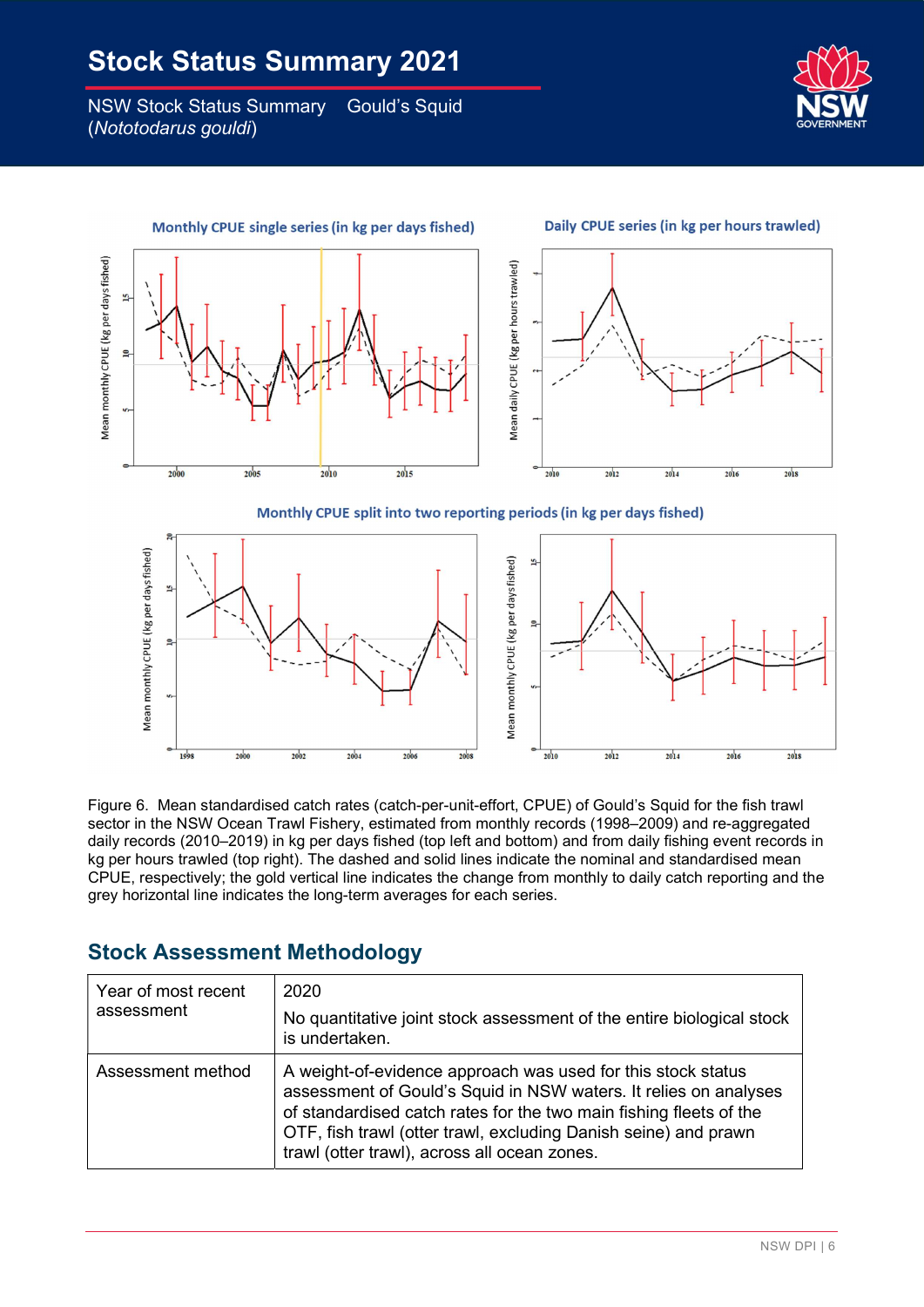NSW DPI | 7

| $m$ ary $\sim$ Oburu J Oquru |  |
|------------------------------|--|
|                              |  |
|                              |  |

|  | <b>Stock Status Summary 2021</b> |  |
|--|----------------------------------|--|
|  |                                  |  |

– NSW Stock Status Summary Gould's Squid (Nototodarus gouldi)

r

| Main data inputs                       | Commercial catch and effort data - for all NSW commercial<br>fisheries by fiscal years (1997/98-2018/19).                                                                                                                          |
|----------------------------------------|------------------------------------------------------------------------------------------------------------------------------------------------------------------------------------------------------------------------------------|
|                                        | Recreational catches – estimated annual catches for combined<br>squid species from three periods - national recreational and<br>indigenous fishing survey (2000/01) and NSW recreational fishing<br>surveys (2013/14 and 2017/18). |
|                                        | Commercial catch rates historical - reported annual CPUE data for<br>the ocean prawn trawl and fish trawl sectors of the OTF by<br>calendar years in kg per days fished (1998–2019) from monthly<br>records – standardised.        |
|                                        | Commercial catch rates recent – reported annual CPUE data for<br>the ocean prawn trawl and fish trawl sectors of the OTF by<br>calendar years in kg per hours trawled (2010-2019) from daily<br>records - standardised.            |
| Key model structure<br>and assumptions | The CPUE standardisations and analyses assume that the annual<br>catch rates are a relative index of abundance and are not unduly<br>influenced by other factors that are not accounted for through<br>standardisation.            |
|                                        | Catch rates were standardised for the influences of different<br>months, ocean zones, vessels and capture depths (daily records<br>only).                                                                                          |
|                                        | Using fishing effort as an indicator of relative fishing pressure<br>assumes that fish catchability and fishing power have not changed<br>significantly over the monitoring period.                                                |
| Sources of<br>uncertainty evaluated    | Changes in fishing effort distribution following catch reporting<br>changes from monthly to daily event reporting in July 2009.                                                                                                    |

## Status Indicators and Limit Reference Levels

| Biomass indicator or<br>proxy           | None specified in a formal harvest strategy.<br>In the interim, for the purposes of this assessment the trend in<br>commercial catch rates of the ocean prawn trawl and fish trawl<br>sectors of the OTF were selected as indices of relative abundance.                         |
|-----------------------------------------|----------------------------------------------------------------------------------------------------------------------------------------------------------------------------------------------------------------------------------------------------------------------------------|
| <b>Biomass Limit</b><br>Reference Level | None specified in a formal harvest strategy.<br>In the interim, for the purposes of this stock assessment current<br>catch rates were assessed relative to long-term averages of each<br>time series.                                                                            |
| Fishing mortality<br>indicator or proxy | None specified in a formal harvest strategy.<br>In the interim, for the purposes of this assessment the trend in<br>annual total commercial fishing effort for the prawn trawl and fish<br>trawl sectors of the OTF were selected as indicators of relative<br>fishing pressure. |

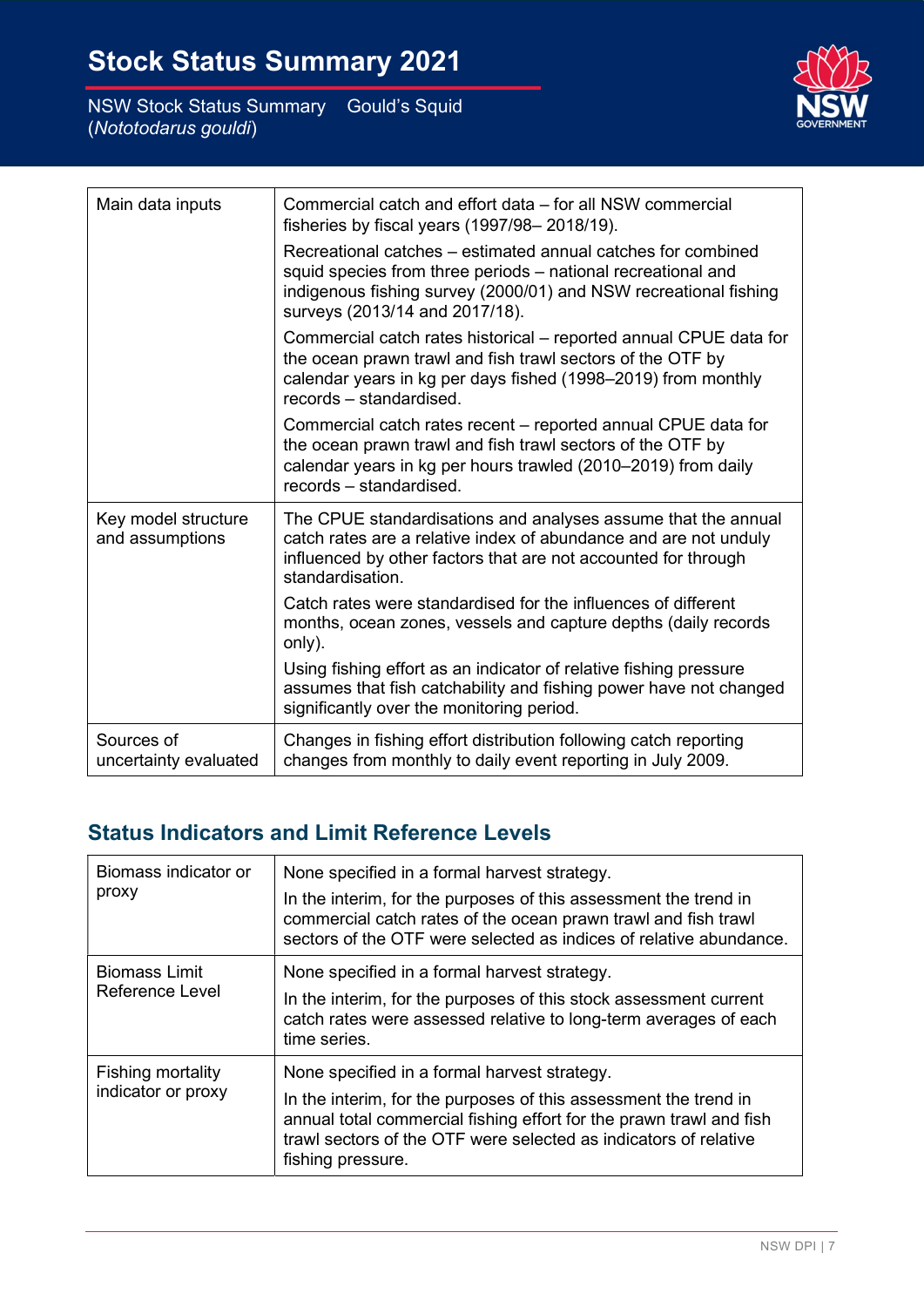

| Fishing mortality<br><b>Limit Reference</b><br>Level | None specified in a formal harvest strategy.                                                                                      |
|------------------------------------------------------|-----------------------------------------------------------------------------------------------------------------------------------|
|                                                      | In the interim, for the purposes of this stock assessment current<br>fishing effort levels were compared against historic levels. |

### Stock Assessment Results

| Biomass status in<br>relation to limit    | Current standardised catch rates are near the long-term averages<br>with no significant declines in recent years. In all cases, increasing<br>or stable trends are evident in catch rates over the last 3 years. The<br>longer-term catch rates must be interpreted with caution due to the<br>potential influence of catch reporting changes in July 2009. |
|-------------------------------------------|-------------------------------------------------------------------------------------------------------------------------------------------------------------------------------------------------------------------------------------------------------------------------------------------------------------------------------------------------------------|
|                                           | The weight of evidence indicates that the biomass of the stock is<br>unlikely to be recruitment overfished and that current harvest rates<br>are permitting some biomass recovery following declining catch<br>rates between 1998 and 2006.                                                                                                                 |
| Fishing mortality in<br>relation to limit | Fishing effort has slightly increased over the last 8 years, but is still<br>well below levels reported in the 2000s that preceded decreasing<br>catch rates. Fishing levels in NSW waters are insignificant relative<br>to removals from the stock in other jurisdictions.                                                                                 |
|                                           | The weight of evidence indicates that the current level of fishing<br>pressure is unlikely to cause the stock to become recruitment<br>overfished.                                                                                                                                                                                                          |
| Previous SAFS stock<br>status             | Gould's Squid was previously assessed as a sustainable stock<br>under the SAFS framework in 2018 (Noriega et al. 2018).                                                                                                                                                                                                                                     |
| Current stock status                      | On the basis of the evidence above, which includes stable trends in<br>standardised catch rates over the last 9 years and current low<br>levels of fishing effort, Gould's Squid is currently assessed as a<br>sustainable stock.                                                                                                                           |

## Qualifying Comments

- • Overall, the data collated in this stock assessment suggest that the input controls used to manage effort in the commercial OTF have proved effective at reducing effort levels between 1997/98 and 2018/19 and consequently fishing pressure on Gould's Squid.
- • Recent increasing or stable trends in catch rates and slightly lower fishing mortality estimates suggest that current harvest rates are sustainable and may be permitting some recovery of biomass.
- the transition from monthly to daily reporting around July 2009) limits their application as an index of relative abundance. • The potential influence of catch reporting changes on commercial catch rates (especially during
- • Ongoing misreporting of multi-day trips as single fishing events further compromise the accuracy of current catch-rate data.